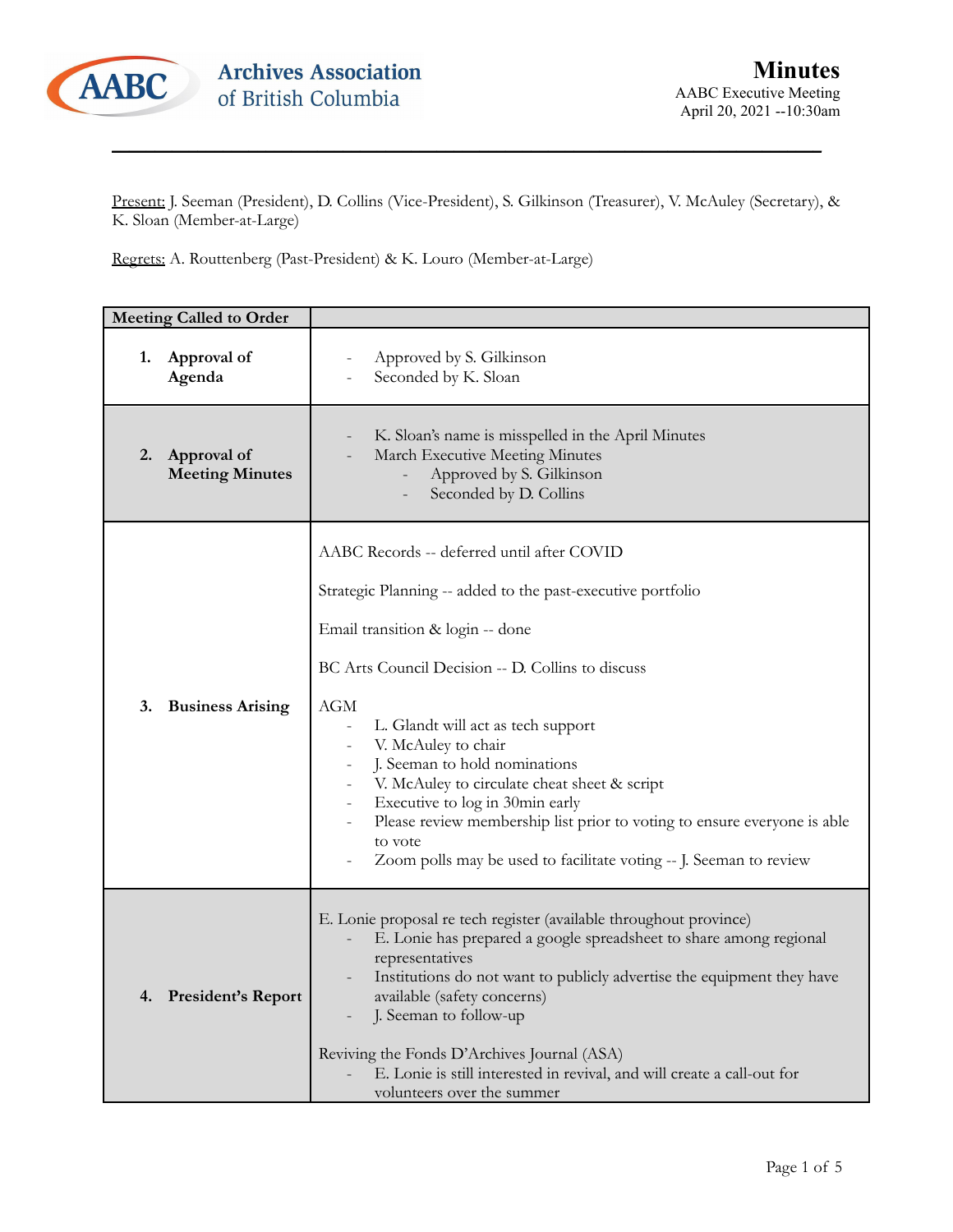

|                                                             | Anticipated start date: Fall 2021<br>New Executive will need to decide on a liaison member                                                                                                                                                                                                                                                                                                                                                                                                                   |
|-------------------------------------------------------------|--------------------------------------------------------------------------------------------------------------------------------------------------------------------------------------------------------------------------------------------------------------------------------------------------------------------------------------------------------------------------------------------------------------------------------------------------------------------------------------------------------------|
|                                                             | Liberal Party Roundtable                                                                                                                                                                                                                                                                                                                                                                                                                                                                                     |
|                                                             | K. Louro attended                                                                                                                                                                                                                                                                                                                                                                                                                                                                                            |
|                                                             | Tourism Minister Meeting<br>Has been postponed                                                                                                                                                                                                                                                                                                                                                                                                                                                               |
|                                                             | <b>GLAM</b><br>No movement other than email re potential BCMA webinar platform<br>partnership                                                                                                                                                                                                                                                                                                                                                                                                                |
|                                                             | Advocacy Support for Closure of National Archives Seattle<br>Building no longer being sold<br>Federal government has saved it for now                                                                                                                                                                                                                                                                                                                                                                        |
|                                                             | South Vancouver Island Regional Reps Meeting<br>Will use the AABC Zoom platform on Apr 26, 2021<br>D. Collins to attend and provide tech support                                                                                                                                                                                                                                                                                                                                                             |
|                                                             | Programs Committee/EAS Updates:<br>Programs Committee meeting held last week<br>D. Collins revitalized regular monthly meetings which will continue into<br>the new year<br>Transition meeting will be put in place with the new VP<br>An online survey for the regional representatives and membership re<br>educational offing feedback forthcoming (to be created & circulated by<br>L. Glandt)<br>L. Snider has been working through the memory bc descriptions backlog<br>& doing some website redesign |
| 5.<br>Vice-President<br>and Programs<br>Committee<br>Report | Website Upgrade<br>funds in place<br>L. Glandt & L. Snider are ready to being working<br>First meeting between D. Collins. C. Powell, K. Sloan, L. Glandt, & L.<br>Snider was held two weeks ago<br>First order of business will be a content remap -- executive input will be<br>required<br>Executive committee members will be consulted at key points in the<br>process<br>ACA@UBC Reps have offered to provide support re testing & feedback<br>Website will be hosted on Wild Apricot                  |
|                                                             | Surrey Archives Heritage Event<br>Fed 19, 2022 (1-4pm at the Museum of Surrey)<br>Table and brochure event<br>L. Glandt to participate                                                                                                                                                                                                                                                                                                                                                                       |

\_\_\_\_\_\_\_\_\_\_\_\_\_\_\_\_\_\_\_\_\_\_\_\_\_\_\_\_\_\_\_\_\_\_\_\_\_\_\_\_\_\_\_\_\_\_\_\_\_\_\_\_\_\_\_\_\_\_\_\_\_\_\_\_\_\_\_\_\_\_\_\_\_\_\_\_\_\_\_\_\_\_\_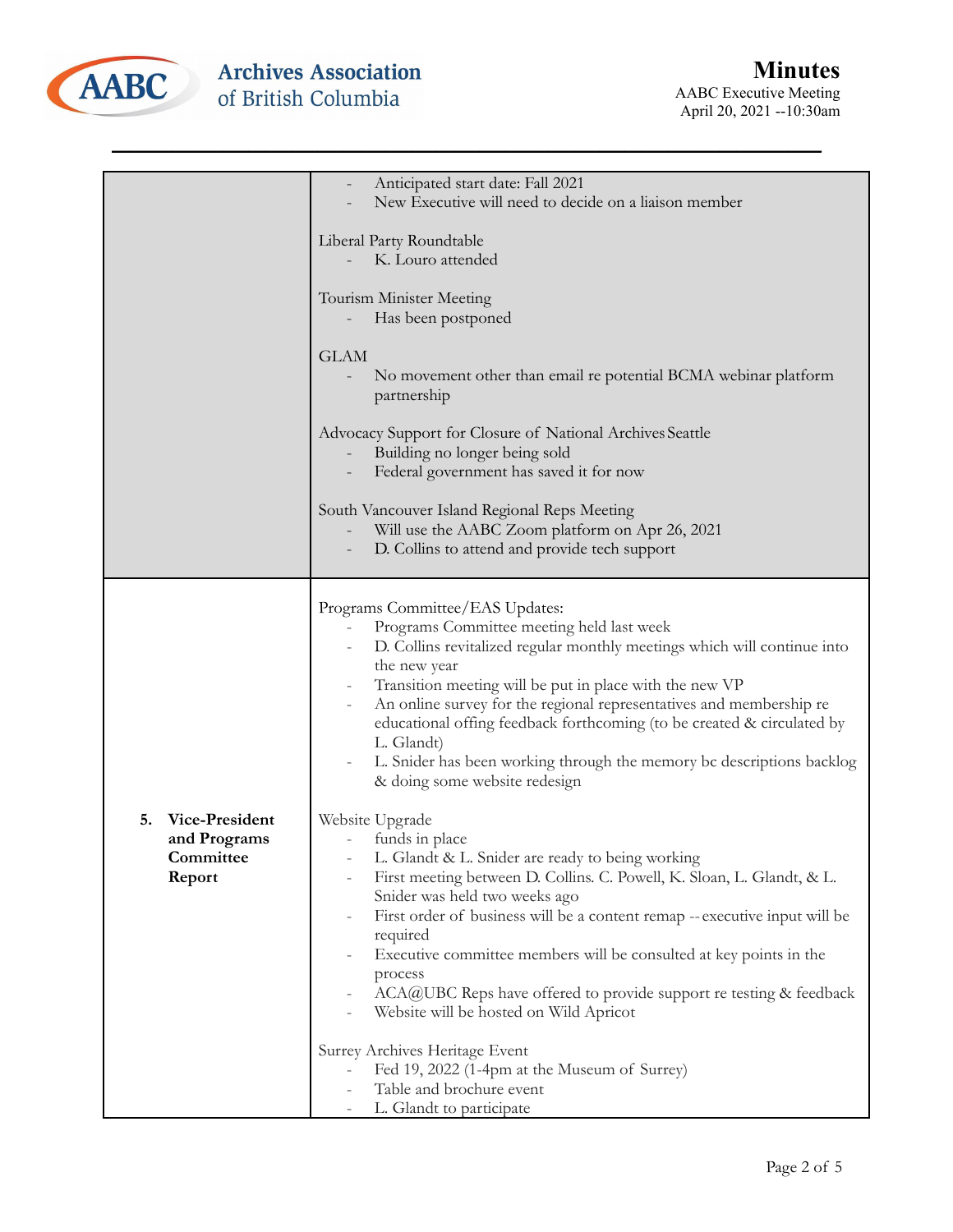

| 6.<br>Finance<br>Committee<br>Report | Treasurer &                             | <b>Budgets</b><br>Contingency fund: \$55,000<br>General fund: \$85,000<br>Projected deficit: \$12,000<br>Project deficit ended up being a surplus of \$16,000<br>S. Gilkinson to find out if contingency fund needs to be increased<br>Donations<br>We have received 1 donation which is low for this time of year<br>S. Gilkinson to encourage donations at the AGM                                                                                                                                                                                                                                                                                                                                                                                                                                                                                                                                                                                                                                                                                                                                                                                                                                                                                                                                                                                                                                                                                                                                |
|--------------------------------------|-----------------------------------------|-----------------------------------------------------------------------------------------------------------------------------------------------------------------------------------------------------------------------------------------------------------------------------------------------------------------------------------------------------------------------------------------------------------------------------------------------------------------------------------------------------------------------------------------------------------------------------------------------------------------------------------------------------------------------------------------------------------------------------------------------------------------------------------------------------------------------------------------------------------------------------------------------------------------------------------------------------------------------------------------------------------------------------------------------------------------------------------------------------------------------------------------------------------------------------------------------------------------------------------------------------------------------------------------------------------------------------------------------------------------------------------------------------------------------------------------------------------------------------------------------------|
| 7.                                   | Committee and<br><b>Program Reports</b> | Anti-Racism Working Group<br>More volunteers needed<br>Executive to encourage volunteers to join at the AGM<br>Communications Committee (Newsletter/Regional Reps/Postcards)<br>Newsletter forthcoming<br>D. Collins to write revised President's Message<br>Executive has no changes to postcards, but COVID has not provided an<br>opportunity to use them -- maybe they can be circulated virtually or for<br>Archives Awareness Week 2021?<br>V. McAuley to confirm that D. Lang and A. Tarnawsky will be continuing<br>with the Newsletter/Communications Committee<br>Volunteers<br>Volunteer coordinator discussion to be deferred until next Executive<br>Meeting -- would a volunteer coordinator be helpful over the coming<br>year?<br>Conference Committee<br>"We Walk Many Paths" Conference<br>K. Sloan has created a write-up which can be circulated by the end of the<br>week -- executive to review<br>Indigenous Advocacy Committee<br>Committee to meet again once K. Louro has returned from leave<br><b>Grants &amp; Nominations Committees</b><br>No updates<br>Membership Committees<br>C. Powell shared that a few members have not yet paid their dues;<br>however, their payments are forthcoming -- these members can attend<br>the AGM, but are not eligible to vote<br>C. Powell may be leaving the membership committee this year, but is able<br>to stay on until a new chair can be found<br>The incoming Member-at-Large may be able to take over the position of |

\_\_\_\_\_\_\_\_\_\_\_\_\_\_\_\_\_\_\_\_\_\_\_\_\_\_\_\_\_\_\_\_\_\_\_\_\_\_\_\_\_\_\_\_\_\_\_\_\_\_\_\_\_\_\_\_\_\_\_\_\_\_\_\_\_\_\_\_\_\_\_\_\_\_\_\_\_\_\_\_\_\_\_